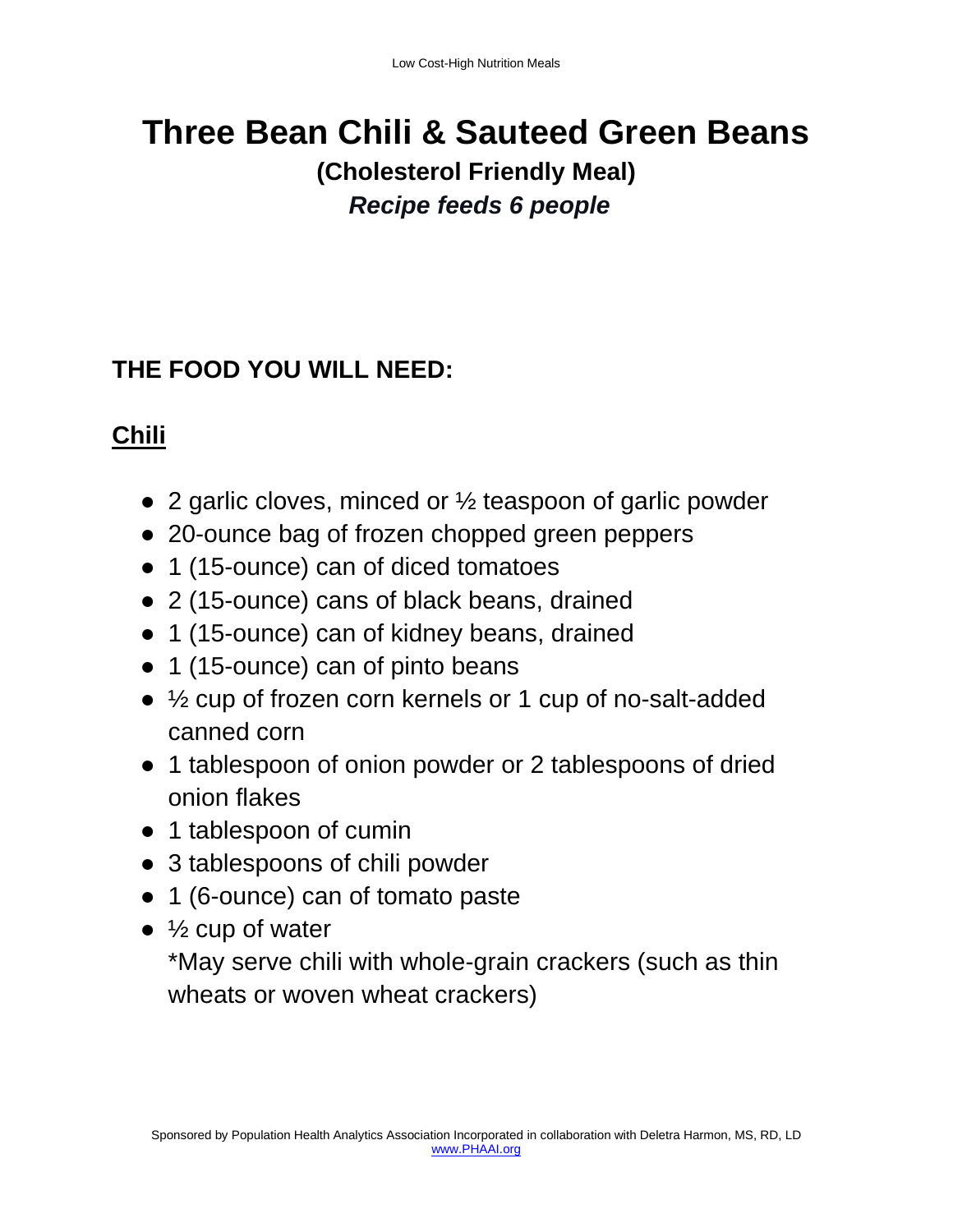### **Sauteed Green Beans**

- 14-ounce bag of frozen cut green beans
- 4 teaspoons of olive or vegetable oil
- $\bullet$  ¼ teaspoon of black pepper
- 2 teaspoons of onion powder or dried onion flakes

### **HOW TO COOK THIS MEAL:**

### **Chili**

- 1. Add all ingredients to a large pot.
- 2. Bring the pot to a boil and simmer for 15 minutes.
- 3. Enjoy.

### **Sauteed Green Beans**

- 1. Heat skillet to medium heat.
- 2. Add oil and cook green beans until thawed.
- 3. Add salt and pepper and continue cooking for five more minutes.
- 4. Enjoy.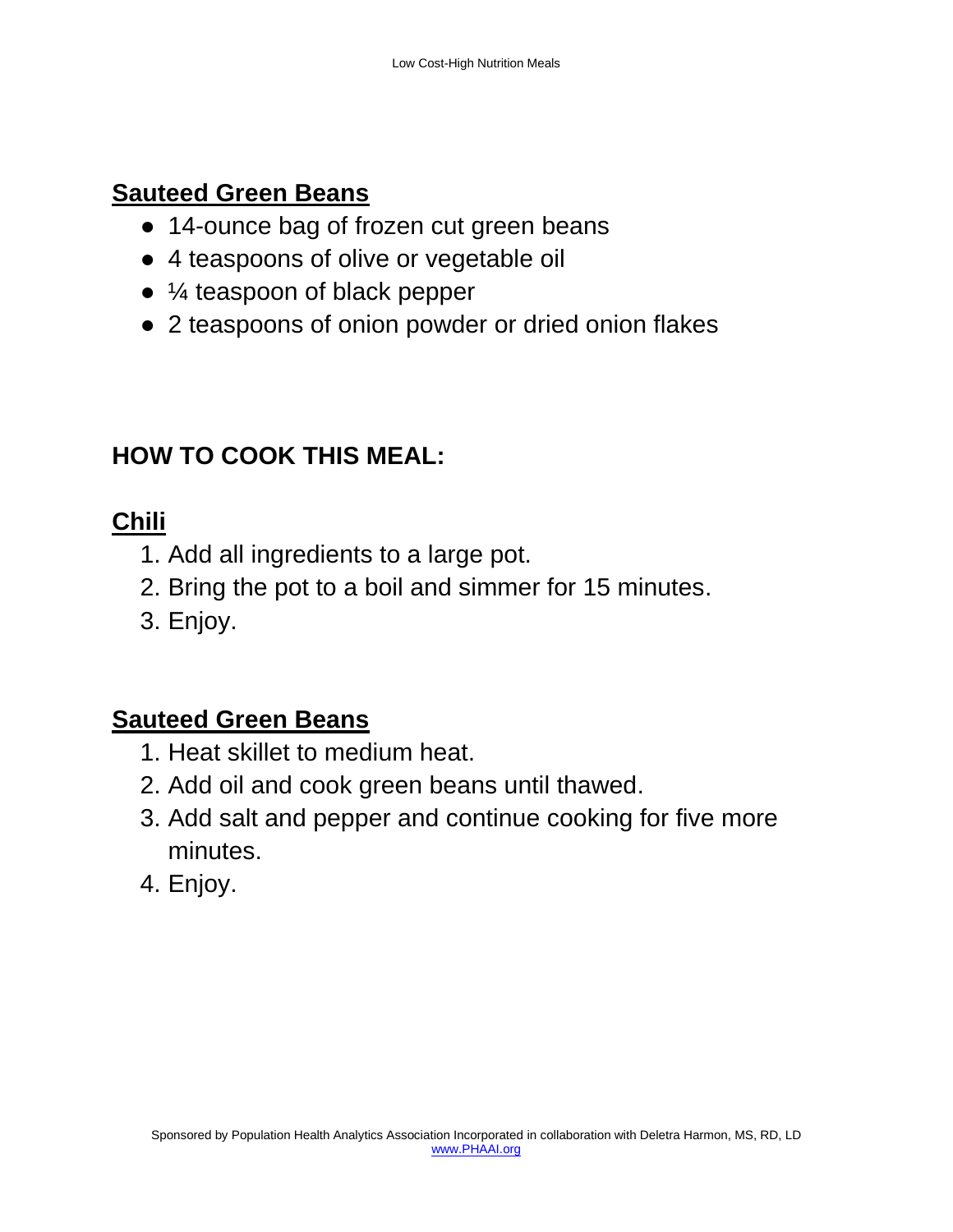## **Peachy Pancakes**

### **(Hypertension, Cholesterol & Diabetic Friendly Meal)** *Recipe feeds 6 people*

### **THE FOOD YOU WILL NEED:**

### **Pancakes**

- 1 cup of all-purpose flour
- $\bullet$  % cup of oats
- 1 tablespoon of baking powder
- ¼ teaspoon of salt
- 1 large egg
- $\bullet$   $\frac{1}{2}$  cup of nonfat milk
- 2 tablespoons of vegetable oil

### **Pancake Topping**

- 1 (14.5 ounce) can of peaches in 100% juice (or light syrup)
- 3 cups of fat-free or low-fat cottage cheese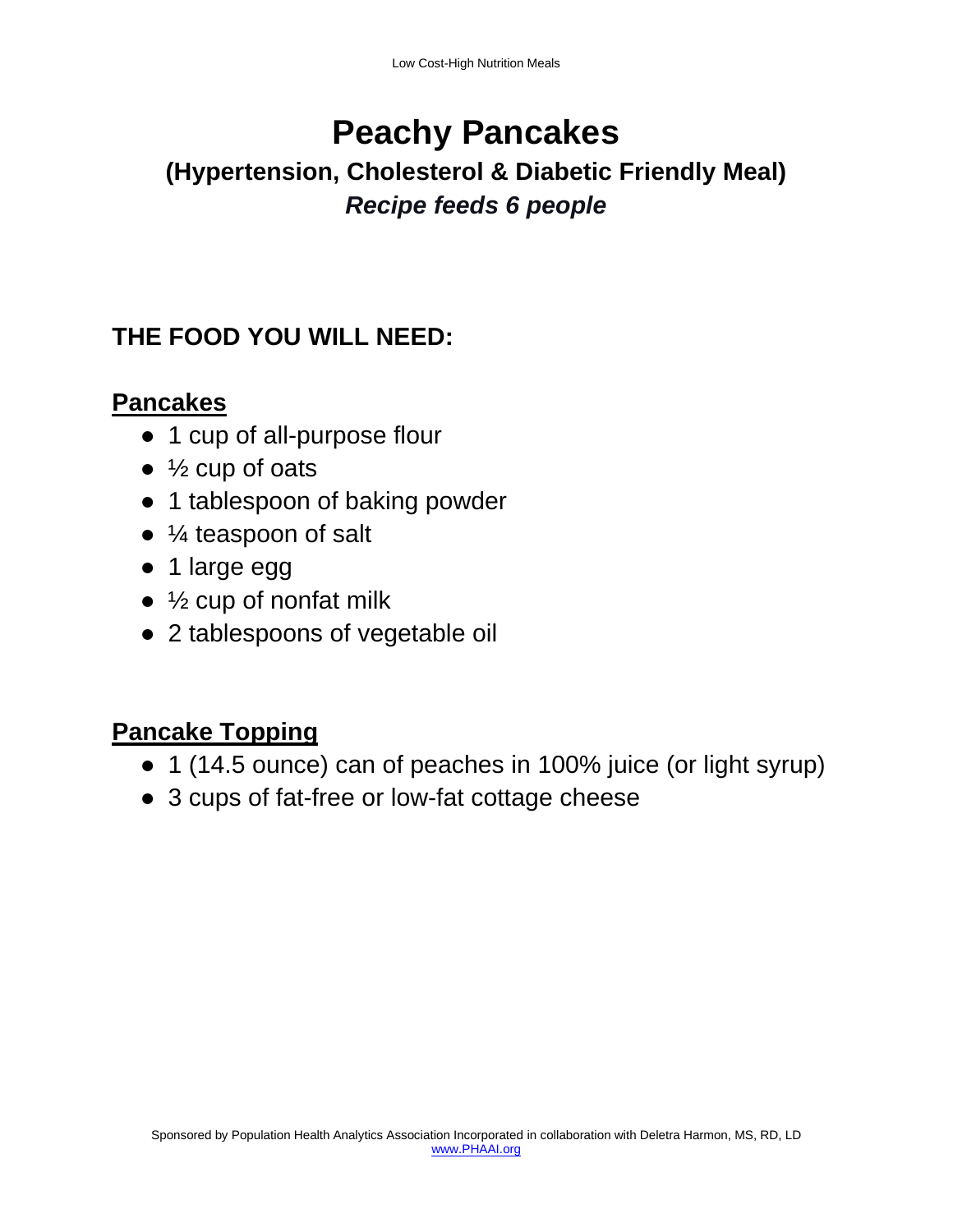### **HOW TO COOK THIS MEAL:**

- 1. In a large bowl add oats, flour, baking powder, and salt.
- 2. In a separate bowl add an egg, oil, and milk; mix well.
- 3. Add wet ingredients to bowl with dry ingredients. Mix ingredients gently.
- 4. Coat a large skillet with cooking spray. Heat pan over medium heat.
- 5. Pour ¼ cup of batter onto the skillet. Flip pancake over when bubbles start to appear.
- 6. Serve two pancakes on a plate and top with ½ cup of cottage cheese and 2 or 3 peach slices.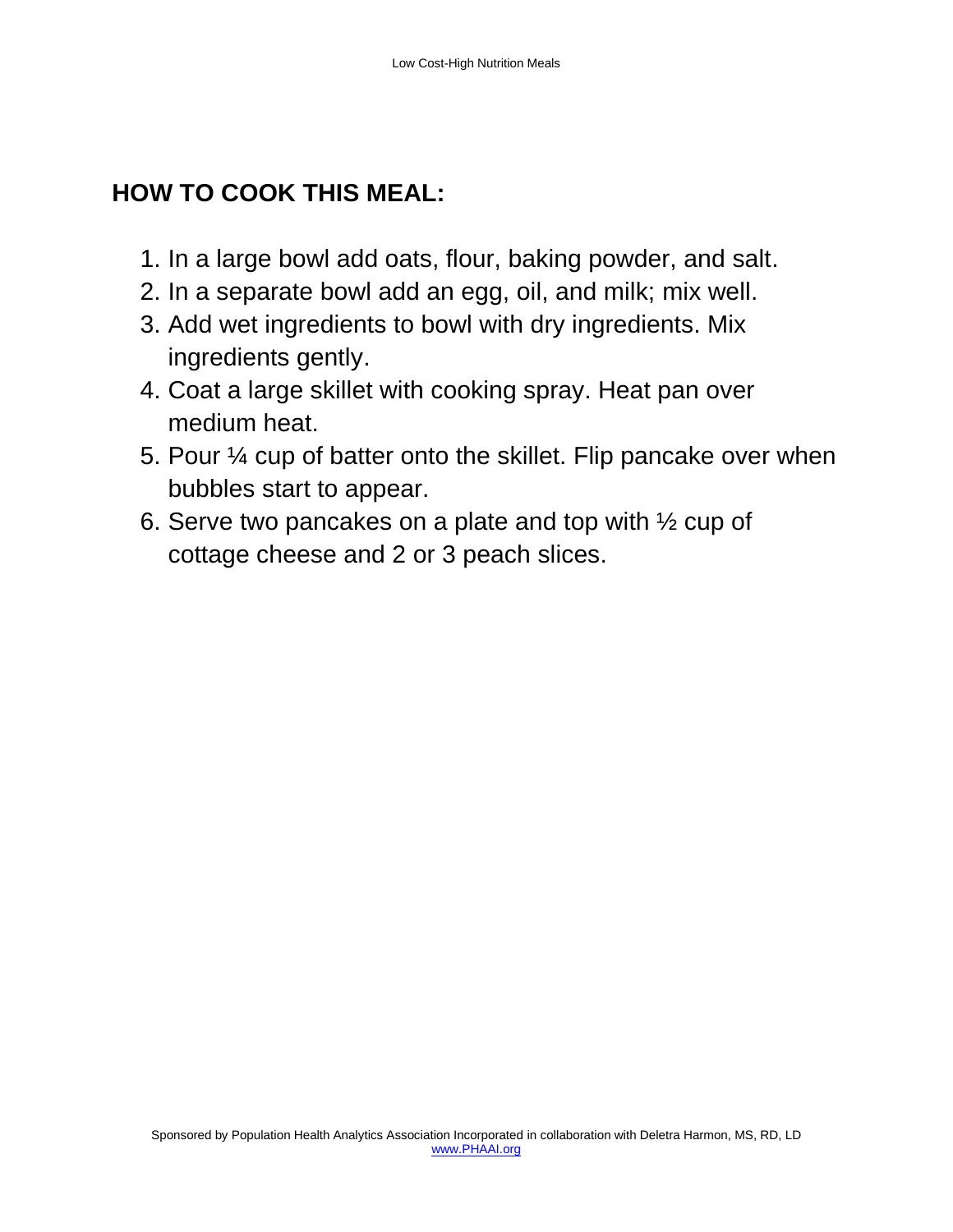### **Brunch Frittata (Hypertension & Diabetic Friendly Meal)**  *Recipe feeds 4 people*

### **THE FOOD YOU WILL NEED:**

- 6 large eggs
- 2 cups of frozen vegetables, thawed (California Blend)
- ¼ cup of low-fat milk (or boxed milk or canned milk)
- ½ cup of shredded cheeses (consider swiss or cheddar)
- 1 teaspoon of dried dill
- $\bullet$  ½ teaspoon of salt
- $\bullet$  ¼ teaspoon of pepper
- Whole wheat or whole-grain bread

### **HOW TO COOK THIS MEAL:**

- 1. Preheat oven to 350 degrees.
- 2. Crack eggs into a large bowl and add dill and salt and pepper, whisk until blended.
- 3. Add vegetables and cheese to eggs.
- 4. Spray a size 9 x 15 casserole dish with cooking spray. Add egg mixture to dish and place in oven.
- 5. Cook for 30 minutes, check to see if the center is done. If not done, place it back in the oven for 5-10 more minutes.
- 6. Serve with whole wheat or whole-grain toast.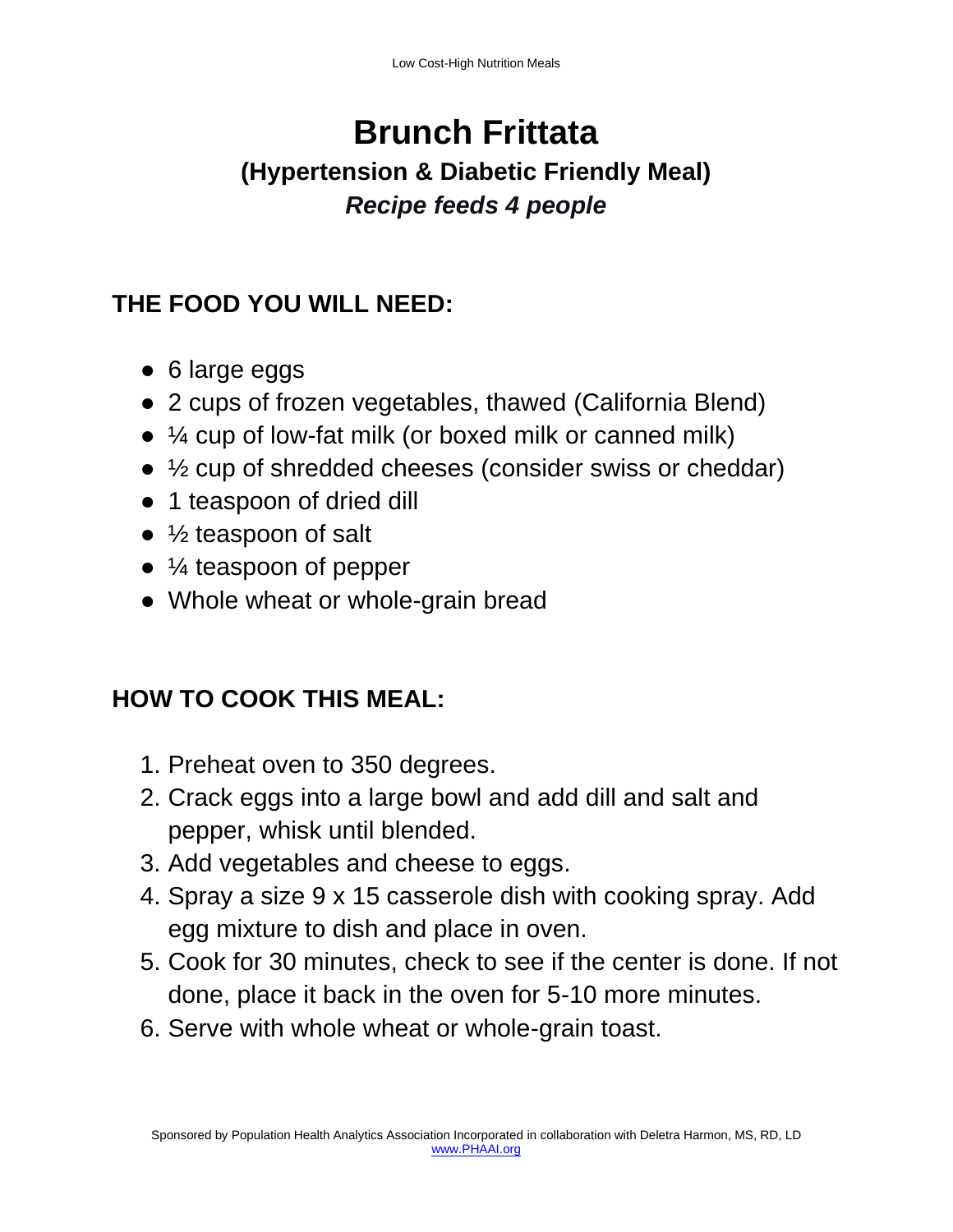### **Italian "Meatballs" and Spaghetti (Cholesterol Friendly Meal)** *Recipe feeds 4 people*

### **THE FOOD YOU WILL NEED:**

### **Veggie Meatballs**

- $\bullet$  1  $\frac{1}{2}$  (15-ounce) cans of cannellini or great northern white beans (drained and rinsed)
- $\bullet$  1  $\frac{1}{2}$  teaspoons of dried oregano
- 1 ½ teaspoons of dried chopped onion or onion powder
- $\bullet$  ½ teaspoon of garlic powder
- $\bullet$  ½ cup of plain breadcrumbs
- $\bullet$  ½ teaspoon of salt
- $\bullet$  ½ teaspoon of pepper
- $\bullet$  1 egg

### **\*Spaghetti Sauce**

- 1 tablespoon of canola oil
- 1 small onion, diced or 1 teaspoon of onion powder
- 1 (14-ounce) can of crushed tomatoes (preferably no -added salt)
- 1 (8-ounce) can of tomato sauce (preferably no-added salt)
- 1 tablespoon of granulated garlic or garlic powder
- 2 teaspoons of Italian seasoning

\*Add to ½ pound of cooked spaghetti noodles (preferably whole wheat or grain)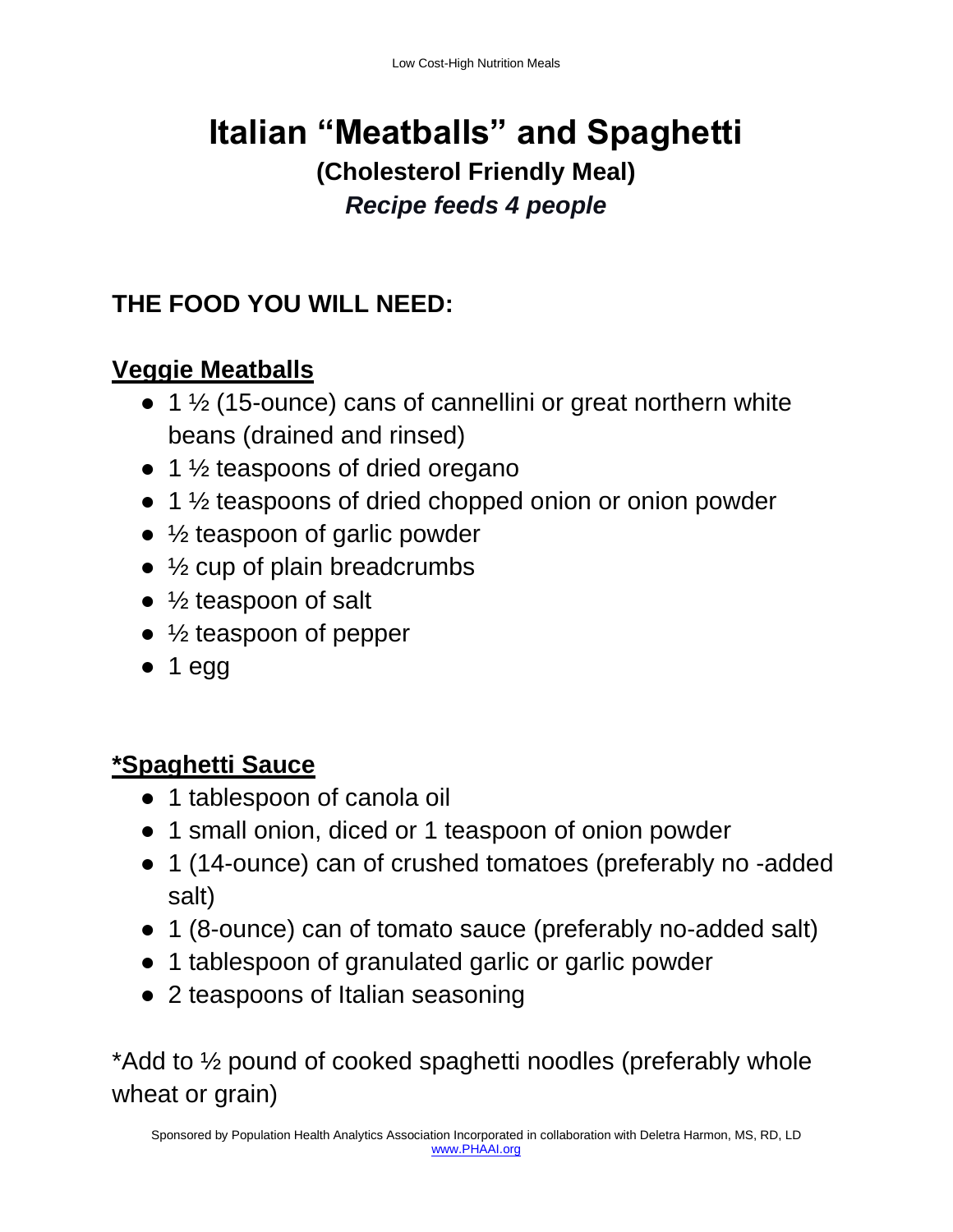### **HOW TO COOK THIS MEAL:**

#### **Veggie Meatballs**

- 1. Preheat oven to 350 degrees.
- 2. In a medium bowl add beans, mash well with a fork or potato masher. Then add the remaining ingredients. Mix well.
- 3. Shape mixture between hands to form "golf-sized" meatballs. You should make about 14 meatballs.
- 4. Spray a baking sheet with cooking spray and add meatballs. Ensure meatballs are evenly spaced on the pan.
- 5. Bake for 15-20 minutes.

### **Spaghetti Sauce**

- 1. Heat pan to medium heat and add oil to pan.
- 2. Add diced onions to the pan and cook until they are translucent (clear enough for some light to pass through them).
- 3. Add crushed tomatoes to pan and stir.
- 4. Add tomato and spices and reduce heat to simmer for about 10 minutes, stirring occasionally.
- 5. Serve with cooked spaghetti and meatballs.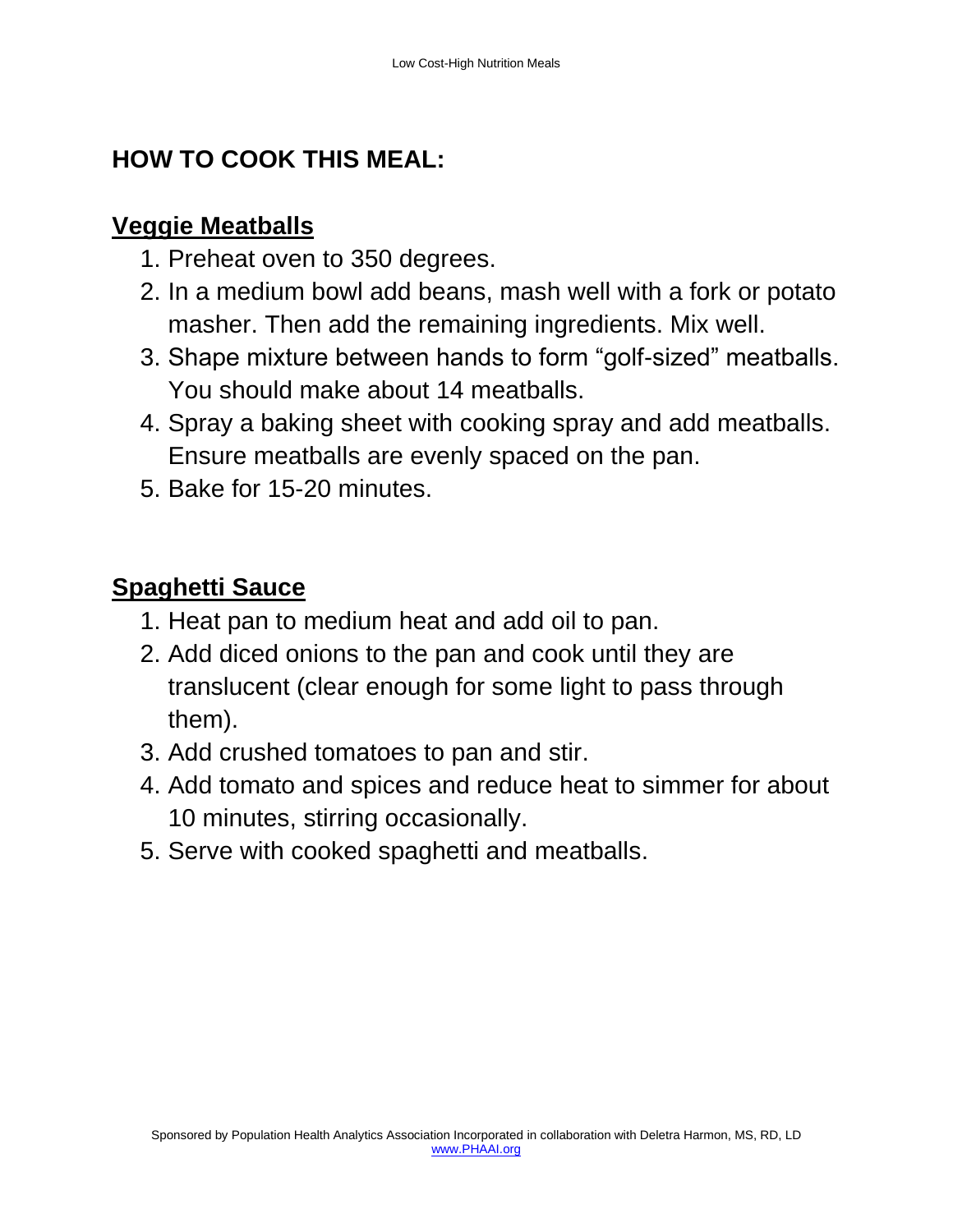# **Rainbow Ramen Stir Fry**

### **(Cholesterol, Diabetic, & Hypertension Friendly Meal)** *Recipe feeds 4 people*

### **THE FOOD YOU WILL NEED:**

- 1 package (3 ounces) of Instant Ramen Noodle (don't use the seasoning packet)
- 1 cup of frozen, thawed, salt-free edamame-soybeans or 8 ounces of frozen snap or snow peas
- 2 teaspoons of vegetable oil
- 2 cups of frozen stir fry vegetables
- 1 cup of frozen chopped onion
- 4 tablespoons of sweet chili sauce
- 1 or 2 tablespoons of vegetable or canola oil or cooking spray
- 4 eggs

### **HOW TO COOK THIS MEAL:**

- 1. Boil water and cook noodles per package instructions. Drain noodles after cooking
- 2. Heat oil in a skillet, add vegetables and cook over high heat just for a few minutes
- 3. Add noodles to the pan and stir fry noodles and vegetables. Add sweet chili sauce and toss to combine.
- 4. In a separate skillet, fry an egg.
- 5. Garnish stir fry with a fried egg.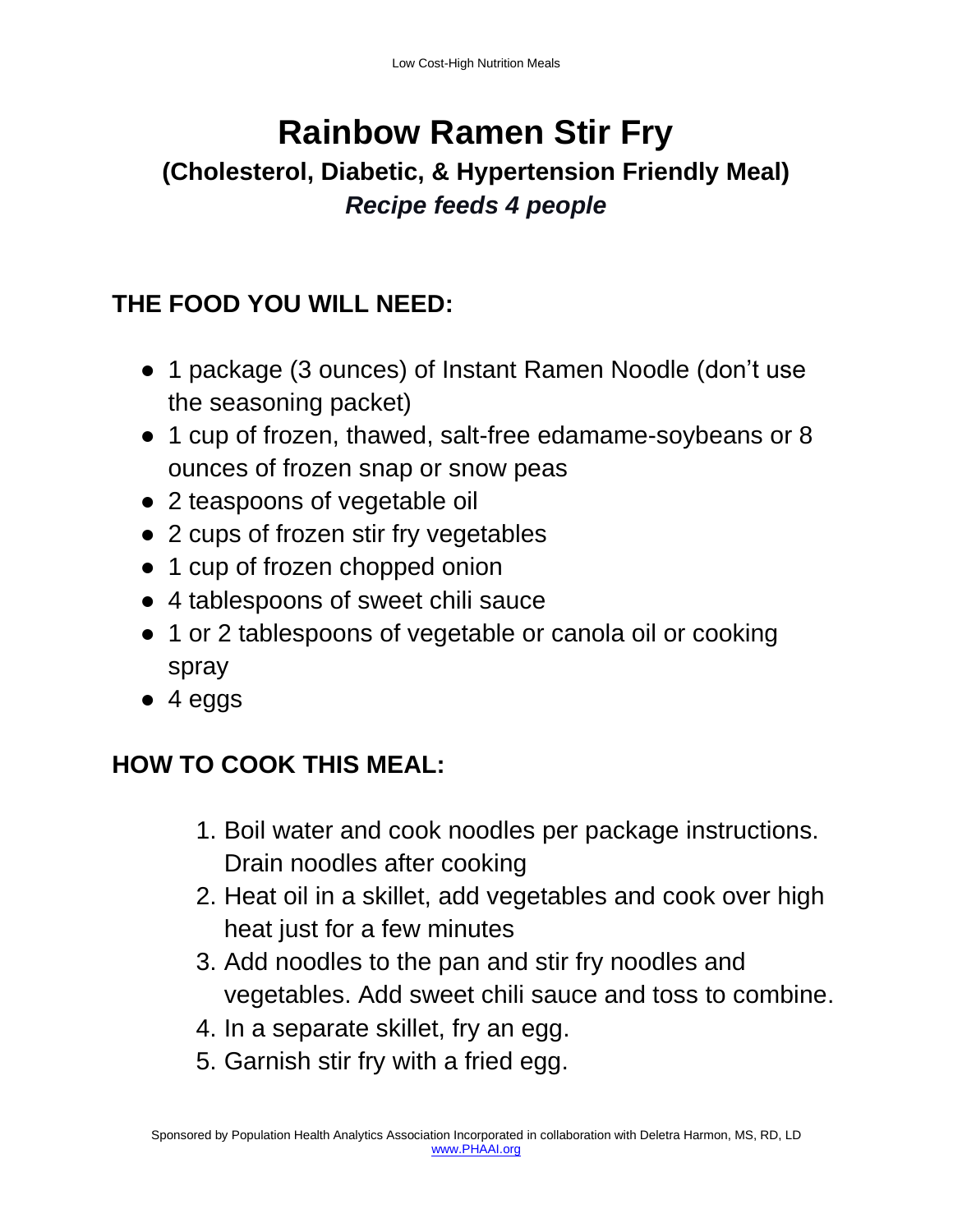# **Sante Fe Black Bean Quesadilla and Mixed Fruit Salad**

**(Cholesterol & Diabetic Friendly Meal)** *Recipe feeds 4 people*

### **THE FOOD YOU WILL NEED:**

### **Sante Fe Black Bean Quesadilla**

- 4 (8-inch) tortillas (consider using whole wheat)
- ¾ cup of shredded cheddar cheese (or you can shred a block of cheddar cheese)
- $\bullet$   $\frac{1}{2}$  cup of canned black beans, drained, and rinsed
- 1/2 cup of frozen Sante Fe Blend vegetables
- 1 batch (3 tablespoons + 1 teaspoon) of Taco Seasoning (see below)
- $\bullet$   $\frac{1}{2}$  cup of water

### **Taco Seasoning**

- $\bullet$  4½ teaspoons of chili powder
- $\bullet$  4% teaspoons of ground cumin
- $\bullet$  ¼ teaspoon of garlic powder
- $\bullet$   $\frac{1}{4}$  teaspoon of onion powder
- ¼ teaspoon of dried oregano leaves
- $\bullet$  ¼ teaspoon of salt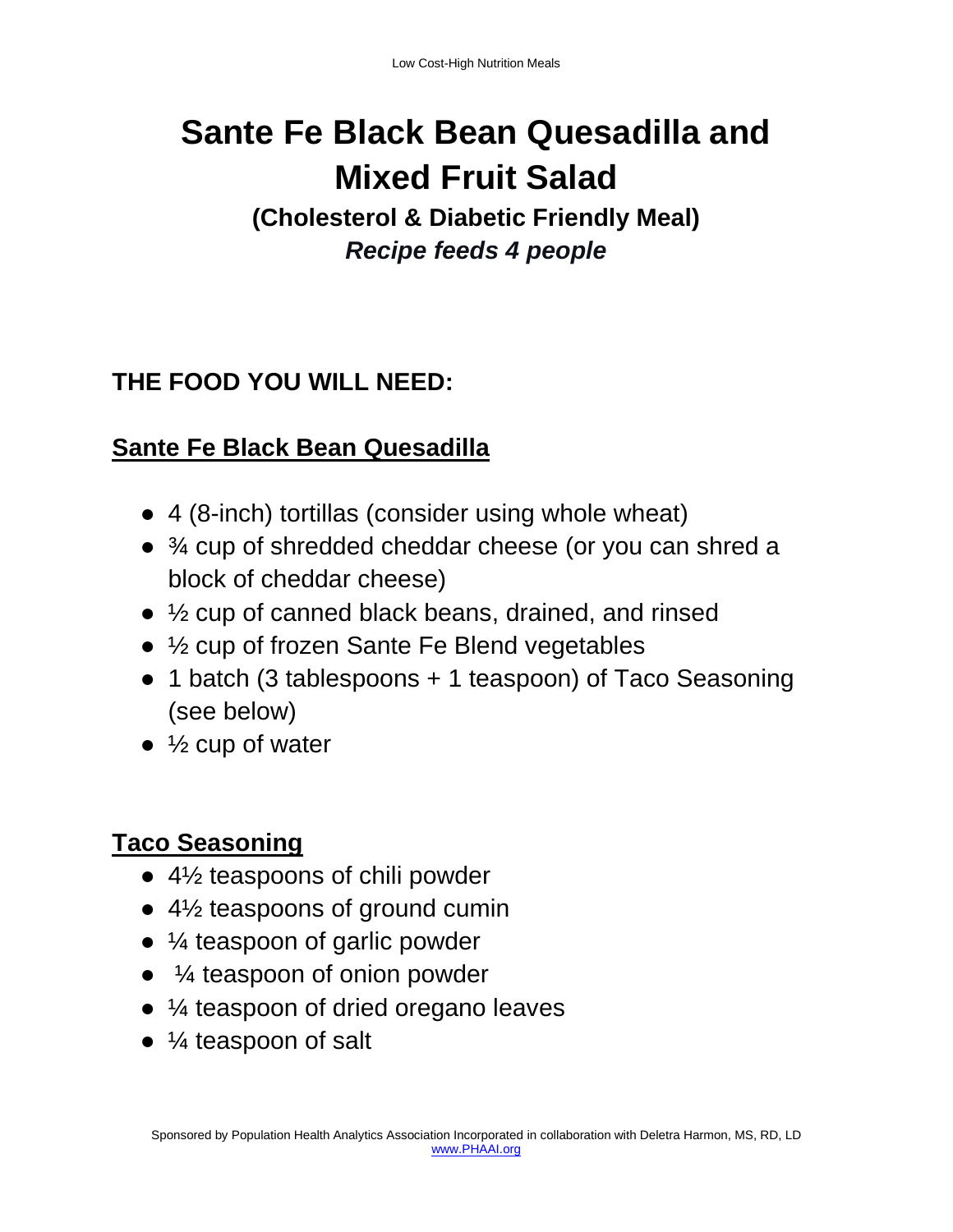### **Mixed Fruit Salad**

- \*1 cup of Frozen mangos (thawed)
- \*2 cups of Frozen Mixed berries(thawed)
- 1 can of Pineapple chunks in 100% juice or light syrup
- 1 medium banana, sliced (optional)

\*Thaw frozen fruit in the refrigerator overnight

### **HOW TO COOK THIS MEAL:**

### **Santa Fe Quesadilla**

- 1. Heat skillet on medium on the stovetop. Add cooking spray to the skillet.
- 2. Add beans, cheese, vegetables, and spices to a medium bowl. Mix well.
- 3. Assemble quesadillas by putting ¼ cup of filling on one half of quesadilla.
- 4. Fold over the empty side of the quesadilla over the filling.
- 5. Cook each side about 3 minutes per side.

\*Top the quesadilla with salsa or Picante sauce, plain fat-free yogurt, and dried cilantro leaves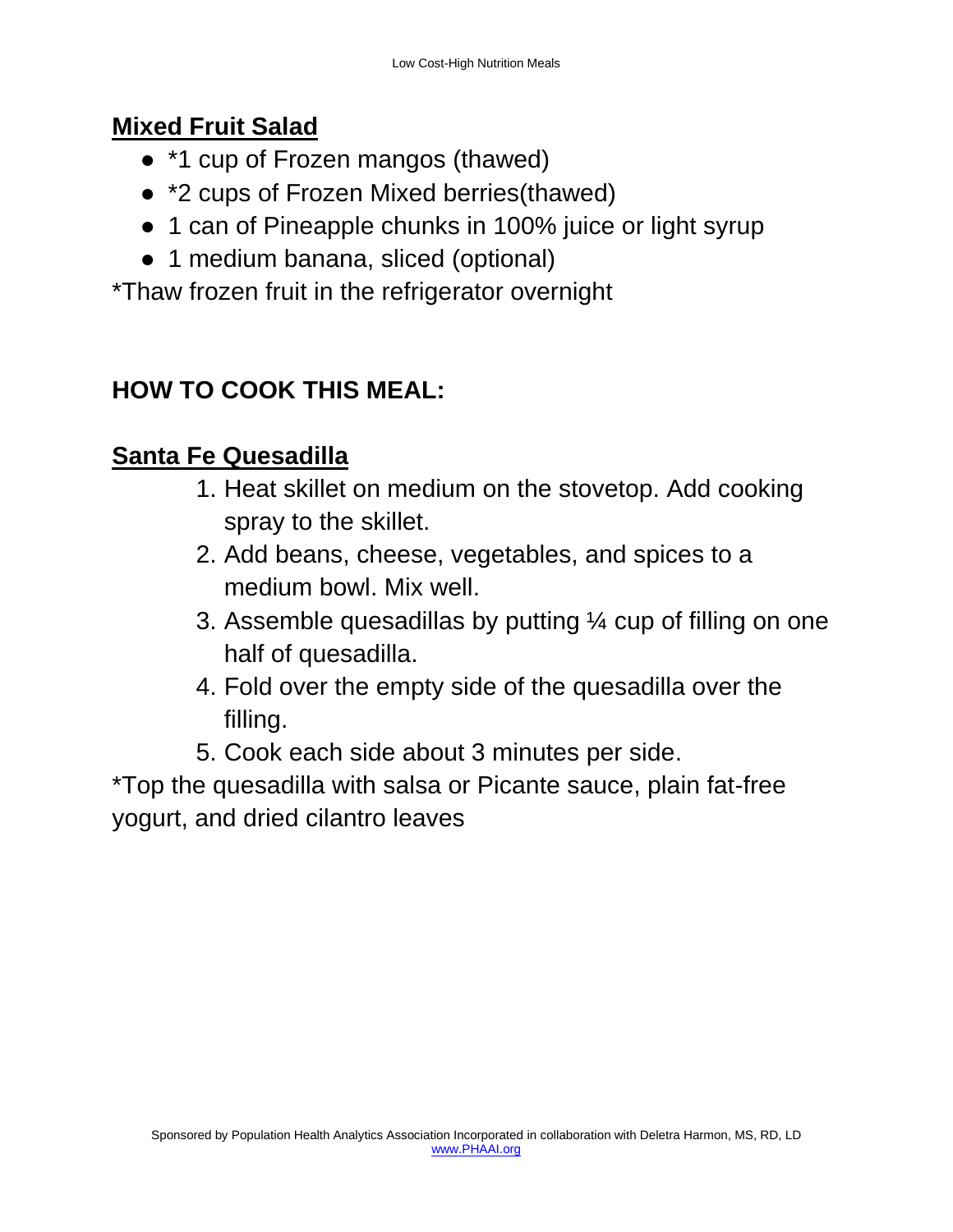#### **Mixed Fruit Salad**

- 1. If using banana, peel, and slice.
- 2. In a large bowl add, mangos, mixed berries, and pineapple chunks. Mix well. If using pineapple canned in juice, save juice\* for another recipe.
- 3. Enjoy immediately or place in the refrigerator for at least 30 minutes to let flavors blend together.

\*Mix juice with seltzer for a refreshing drink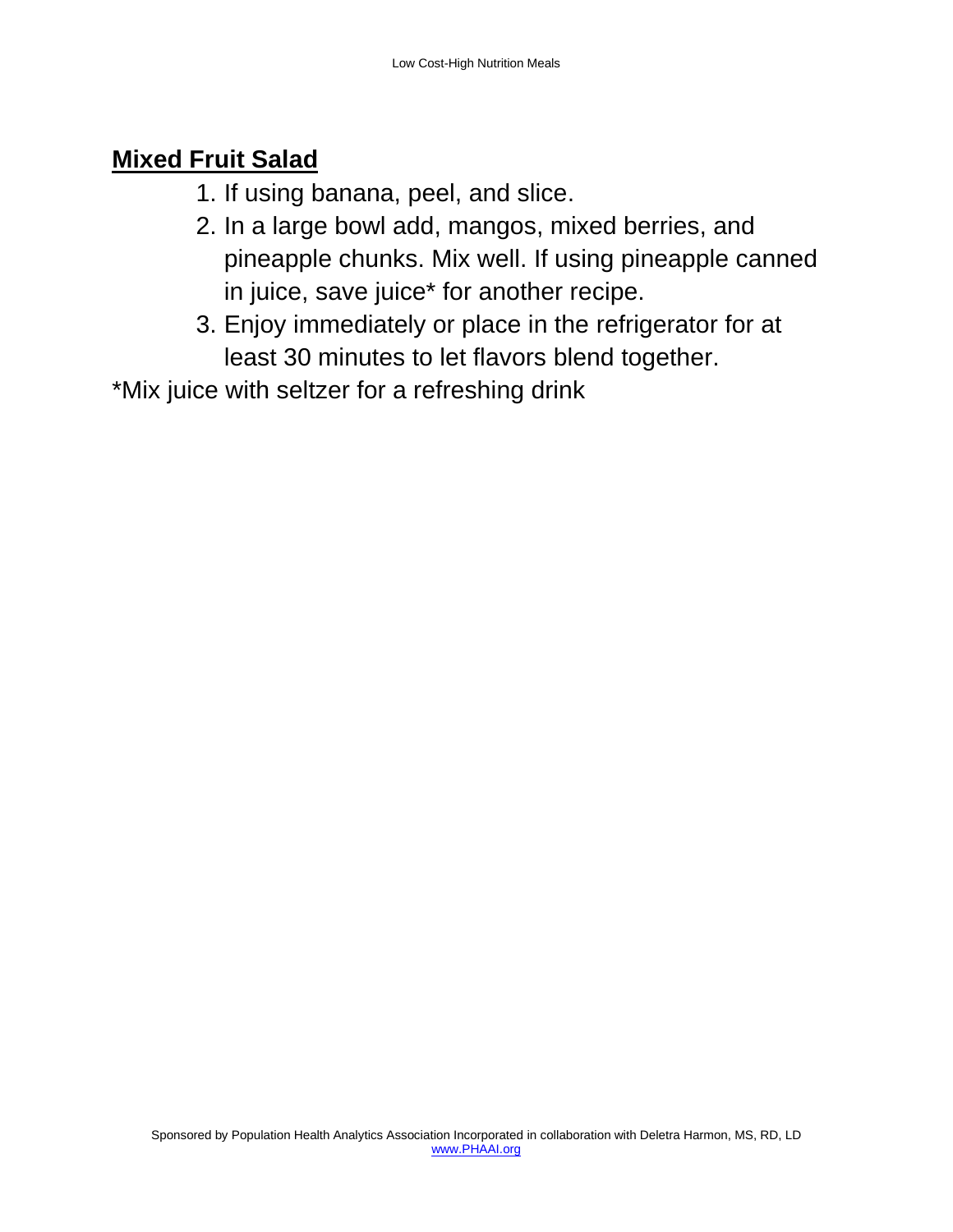# **Salmon Patties, Oven-Roasted Broccoli, Savory Herbed Rice**

**(Cholesterol & Diabetic Friendly Meal)**  *Recipe feeds 4 people*

### **THE FOOD YOU WILL NEED:**

### **Salmon Patties**

- 14.75-ounces of Canned Salmon, drained
- 1 large egg
- 5 saltine crackers (or day-old bread)
- 2 teaspoons of vegetable oil
- $\bullet$  ½ teaspoon of these spices: chopped onion, paprika, garlic powder, salt-free seasoning

### **Oven Roasted Broccoli**

- 2 pounds of Frozen Broccoli
- 2 tablespoons of vegetable or olive oil
- ¼ teaspoon of salt
- $\bullet$  ¼ teaspoon of pepper

### **Rice**

- 2 cups of Instant Rice
- 1 tablespoon of vegetable or olive oil
- 2 cups of water
- 1 teaspoon of these spices: chopped onion, cumin, paprika, salt, and pepper to taste
- Garnish with dried parsley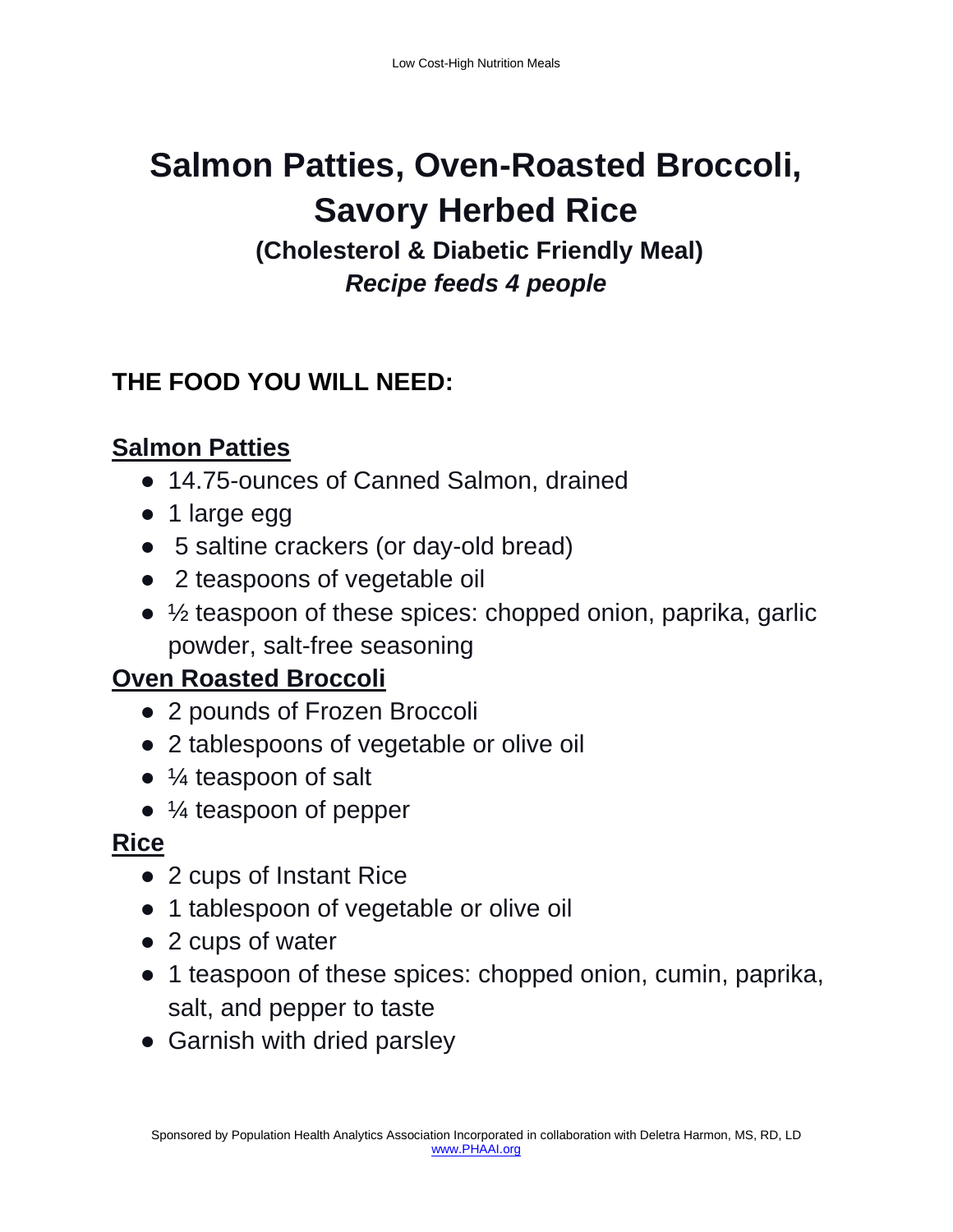### **HOW TO COOK THIS MEAL:**

**Salmon Patties** - \*May crush bones with a fork or remove bones.

- 1. Break an egg into a large bowl, whisk and add salmon, crackers, and spices.
- 2. Form mixture into 6 patties.
- 3. Heat oil in a large skillet, add salmon patties. Cook one side for 3 minutes, flip patties and cook the other side for 3 more minutes.

### **Oven Roasted Broccoli**

- 1. Preheat oven to 400 degrees.
- 2. Line baking sheet with parchment or wax paper. Place broccoli on a baking sheet and spread evenly throughout the pan.
- 3. Drizzle oil broccoli and add salt and pepper. Mix oil and salt & pepper until evenly covered.
- 4. Place baking sheet in the oven and cook for 20 minutes. Take the pan out of the oven and stir the broccoli and spices. Return to oven to cook for 10 minutes.

### **Savory Herbed Rice**

- 1. Boil water on a stovetop.
- 2. Add rice and spices, stir and cover.
- 3. Remove pot from heat and wait 5 minutes or until water has absorbed. Remove the pot from the stove and leave it uninterrupted for five more minutes.
- 4. Garnish with parsley.